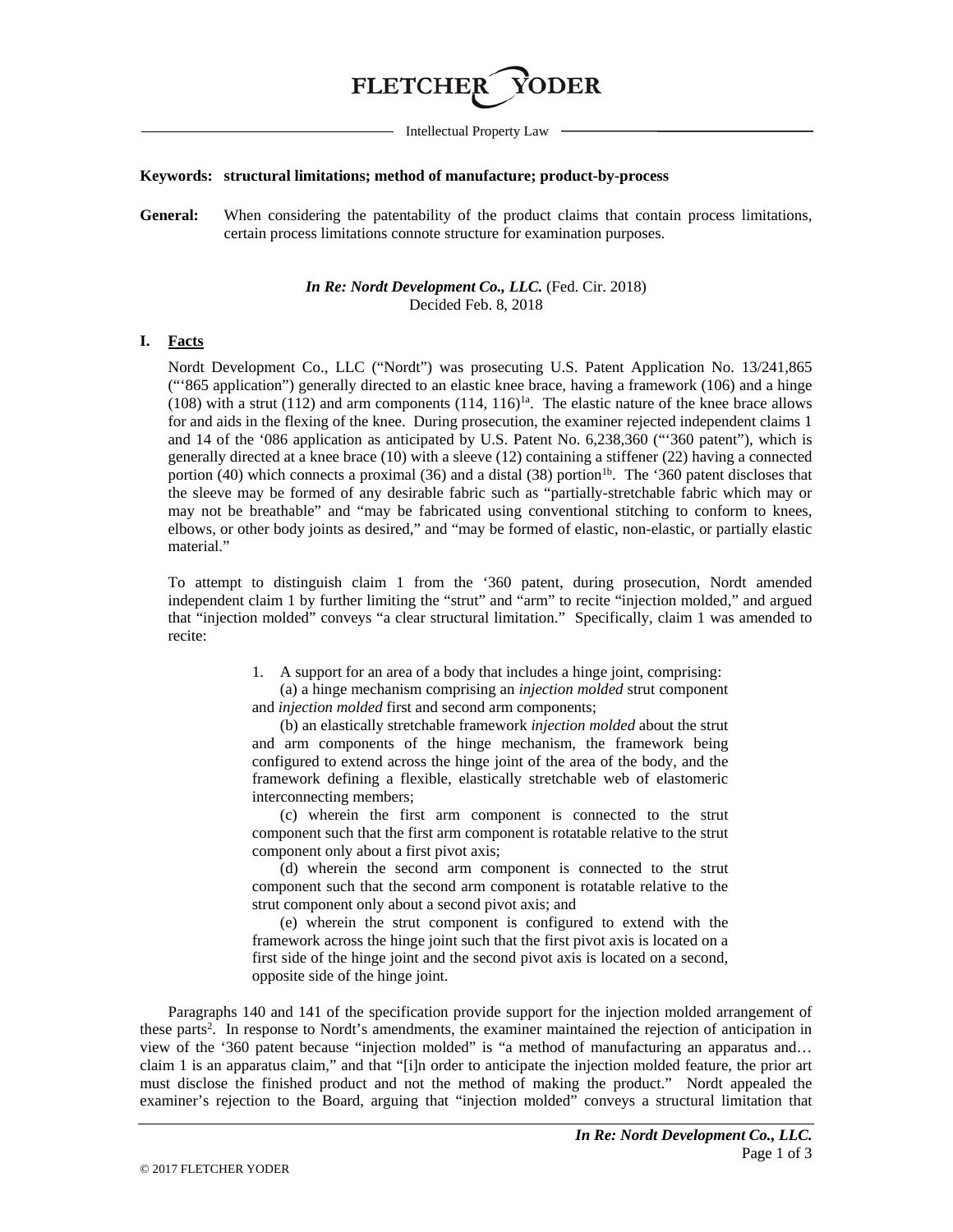describes the structural relationship between the framework and the strut and arm components. The Board affirmed the examiner's rejection finding that "Appellants do not persuasively explain what structural limitation is imparted by this manufacturing practice."

## **II. Issues**

Did the Board err in upholding the examiner's interpretation of "injection molded" as being directed to a method of manufacturing that fails to impart structure to the rejected claims?

## **III. Discussion**

Yes, the Fed. Cir. held that when considering the patentability of the product claims that contain process limitations, claim scope is generally based on the product itself, not the process. The court noted that the Board declined to accord "injection molded" any patentable weight after finding that Nordt failed to explain the specific structural limitation imparted by "injection molded" and, accordingly, found "injection molded" to be a process limitation in a product-by-process claim, requiring Nordt to rebut its presumption by explaining the specific structural limitation provided by "injection molded." Nordt argued that the Board erred in presuming the "injection molded" limitation to be a process, rather than structure and the court agreed.

The court agreed that the present case was not easy, as Nordt failed to persuasively explain what structural limitation is imparted by the injection mold; however neither the Board nor the examiner disputed Nordt's assertion that "there are clear structural differences" between a brace made with fabric components and a knee brace made with injection-molded components. In reaching this conclusion, the Fed. Cir. referenced *Thorpe* and *Garnero*. In *Thorpe* it was held that "[e]ven though product-by-process claims are limited by and defined by the process, determination of patentability is based on the product itself." In *Garnero*, it was found that the limitation of "interbounded one to another by interfusion… is capable of being construed as a structural limitation as 'intermixed,' 'ground in place,' 'press fitted,' 'etched,' and 'welded,' all of which have been separately held capable of construction as structural" limitations. The Fed. Cir. held that, in a similar fashion, "injection molded" connotes an integral structure. In line with *Garnero*, the Fed. Cir. held that if the process limitation connotes specific structure that may be considered a structural limitation, that structure should be considered.

The Fed. Cir. concluded that "injection molded" denotes structure in claims 1 and 14 of the '865 application and should be examined accordingly. As such, the Fed. Cir. remanded for the Board to construe the "injection molded" limitation in the first instance. Because the Board affirmed the examiner's anticipation rejection based on incorrect claim construction, the Fed. Cir. vacated and remanded the rejection for further proceedings consistent with this opinion.

## **IV. Conclusion**

In line with *Thorpe* and *Garnero*, the Fed. Cir. gave the language of "injection molded" patentable weight as denoting structure. As such, the Fed. Cir. appears to be taking the stance that product-byprocess claims may impart structure that must be taken into account by examiners and the Board during examination of structure claims.